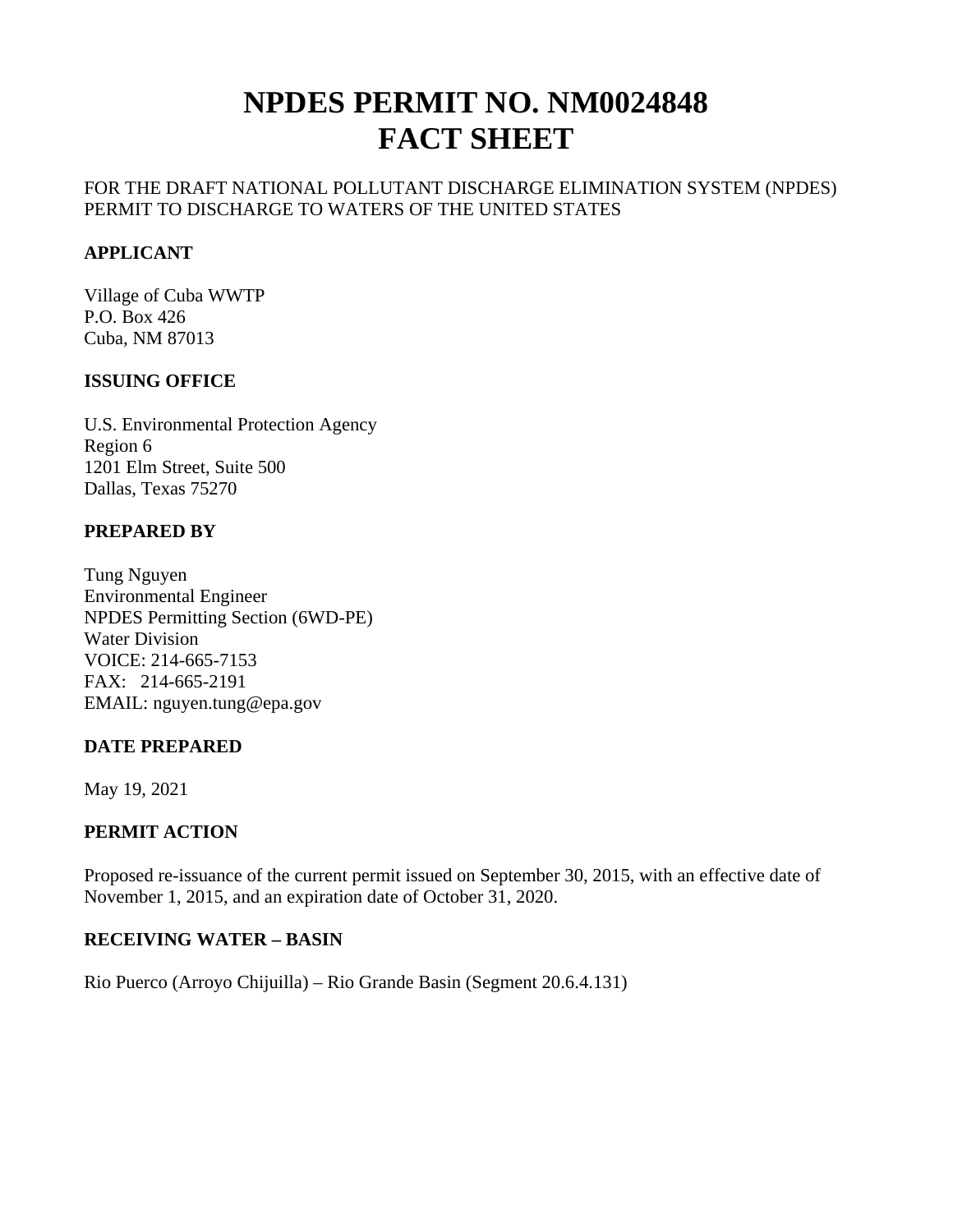## **DOCUMENT ABBREVIATIONS**

In the document that follows, various abbreviations are used. They are as follows:

| 4Q <sub>3</sub> | Lowest four-day average flow rate expected to occur once every three-years |
|-----------------|----------------------------------------------------------------------------|
| <b>BAT</b>      | Best available technology economically achievable                          |
| <b>BCT</b>      | Best conventional pollutant control technology                             |
| <b>BPT</b>      | Best practicable control technology currently available                    |
| BMP             | Best management plan                                                       |
| <b>BOD</b>      |                                                                            |
|                 | Biochemical oxygen demand (five-day unless noted otherwise)                |
| <b>BPJ</b>      | Best professional judgment                                                 |
| <b>CBOD</b>     | Carbonaceous biochemical oxygen demand (five-day unless noted otherwise)   |
| <b>CD</b>       | Critical dilution                                                          |
| <b>CFR</b>      | Code of Federal Regulations                                                |
| cfs             | Cubic feet per second                                                      |
| <b>COD</b>      | Chemical oxygen demand                                                     |
| <b>COE</b>      | United States Corp of Engineers                                            |
| <b>CWA</b>      | Clean Water Act                                                            |
| <b>DMR</b>      | Discharge monitoring report                                                |
| DO              | Dissolved oxygen                                                           |
| ELG             | <b>Effluent limitation guidelines</b>                                      |
| EPA             | United States Environmental Protection Agency                              |
| <b>ESA</b>      | <b>Endangered Species Act</b>                                              |
| <b>FWS</b>      | United States Fish and Wildlife Service                                    |
| mg/1            | Milligrams per liter                                                       |
| $\frac{u g}{l}$ | Micrograms per liter                                                       |
| lbs.            | Pounds                                                                     |
| MG              | Million gallons                                                            |
| MGD             | Million gallons per day                                                    |
| ML              | Method minimum level                                                       |
| <b>NMAC</b>     | New Mexico Administrative Code                                             |
| <b>NMED</b>     | New Mexico Environment Department                                          |
| <b>NMIP</b>     | New Mexico NPDES Permit Implementation Procedures                          |
| <b>NMWQS</b>    | New Mexico State Standards for Interstate and Intrastate Surface Waters    |
| <b>NOEC</b>     | No observable effect concentration                                         |
| <b>NPDES</b>    | National Pollutant Discharge Elimination System                            |
| <b>MQL</b>      | Minimum quantification level                                               |
| O&G             | Oil and grease                                                             |
| <b>POTW</b>     | Publicly owned treatment works                                             |
| RP              | Reasonable potential                                                       |
| SS              | Settleable solids                                                          |
| <b>SSM</b>      | <b>Sufficiently Sensitive Method</b>                                       |
| <b>SIC</b>      | Standard industrial classification                                         |
| s.u.            | Standard units (for parameter pH)                                          |
| <b>SWQB</b>     | <b>Surface Water Quality Bureau</b>                                        |
| <b>TDS</b>      | Total dissolved solids                                                     |
| <b>TMDL</b>     | Total maximum daily load                                                   |
| <b>TRC</b>      | Total residual chlorine                                                    |
| <b>TSS</b>      | Total suspended solids                                                     |
| <b>UAA</b>      | Use attainability analysis                                                 |
| <b>USGS</b>     | United States Geological Service                                           |
| <b>WLA</b>      | Waste Load allocation                                                      |
| <b>WET</b>      | Whole effluent toxicity                                                    |
| WQCC            | New Mexico Water Quality Control Commission                                |
|                 | Water Quality Management Plan                                              |
| WQMP            |                                                                            |
| WWTP            | Wastewater treatment plant                                                 |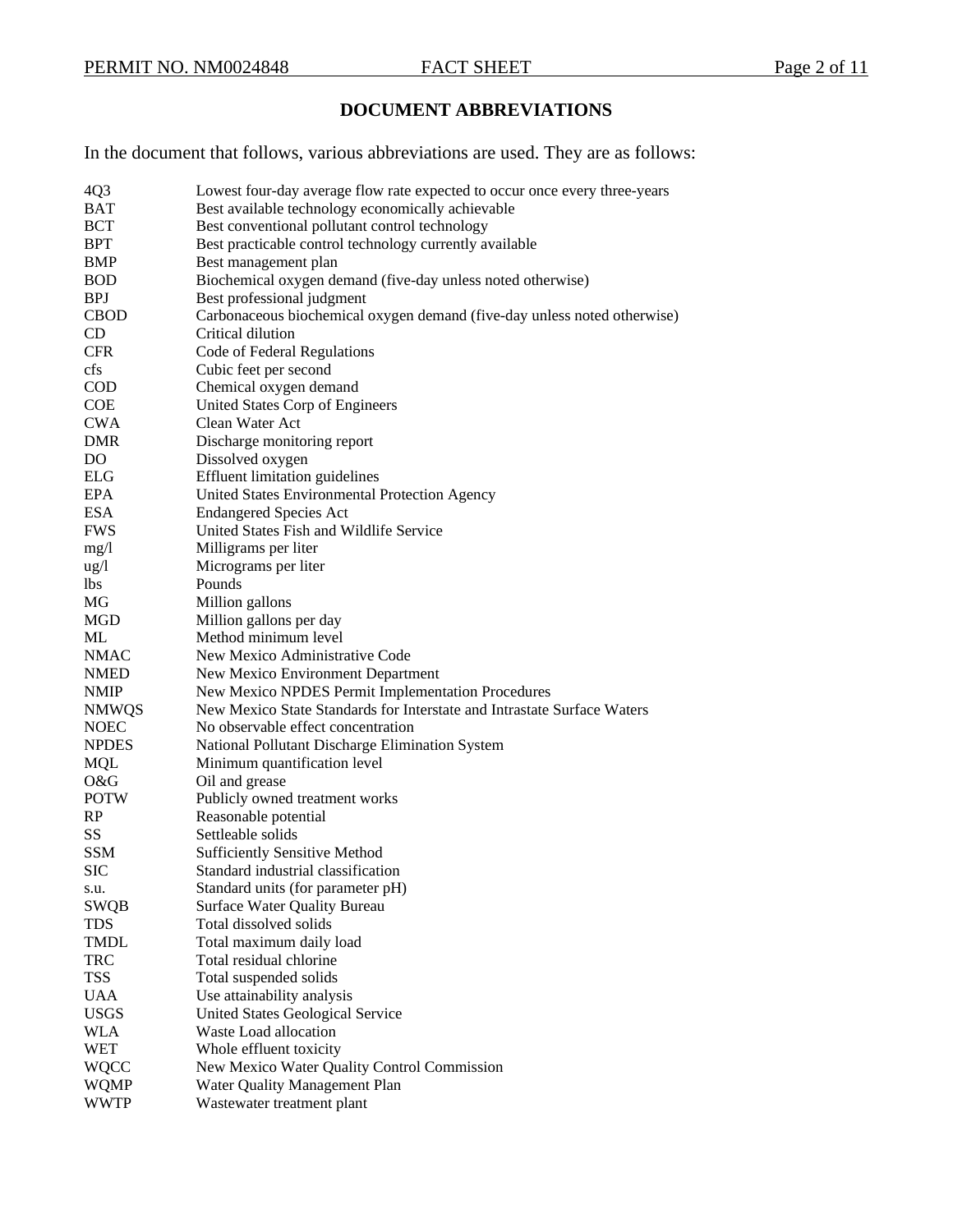## **I. CHANGES FROM THE PREVIOUS PERMIT**

The changes from the current permit issued on September 30, 2015, with an effective date of November 1, 2015, and an expiration date of October 31, 2020, include:

- Substitute unit (MPN) for E. coli bacteria has been added.
- Monitoring requirement for DO has been removed.
- Sample type for WET has been changed to 24-hr. composite from 3-hr composite.

# **II. APPLICANT LOCATION and ACTIVITY**

As described in the application, the facility (Latitude 35° 59' 35" North and Longitude 106° 59' 13" West) is located at Mile Maker 2 on NMSR 197, Cuba, Sandoval County, New Mexico.

Under the SIC code 4952, the applicant operates Village of Cuba WWTP, which has a design flow of 0.144 MGD providing sanitary services for approximately 575-population. The plant is an Aero-Mod Extended WWTP, which is fundamentally an activated sludge process utilizing the sequential oxidation (SEQUOX) biological nutrient removal process, a patent nutrient removal process. Provided levels of treatment include primary, secondary and advanced ones. Effluent is UV-disinfected before seasonally discharged to the Rio Puerco, flowing about 12 miles to Jemez Pueblo, between November 1 and March 31. Other times, effluent is reused for land application under NMED ground water permit NMPD-483. Sewage sludge is dewatered and dried before transported to a site just north of the plant for land application in future. A map of the facility is attached.

# **III. EFFLUENT CHARACTERISTICS**

Data submitted in Form 2A is as follows:

| <b>Parameter</b>                                     | Max                 | Avg       |
|------------------------------------------------------|---------------------|-----------|
|                                                      | (mg/l unless noted) |           |
| Flow (MGD)                                           | 0.11                | 0.06      |
| pH, minimum, standard units (s.u.)                   | 7.56                | <b>NA</b> |
| pH, maximum, standard units (s.u.)                   | 7.99                | <b>NA</b> |
| Temperature (F), winter                              | 47                  |           |
| Temperature (F), summer                              | 67                  |           |
| Biochemical Oxygen Demand, 5-day (BOD <sub>5</sub> ) | 67                  | 18.35     |
| E. coli (cfu/100 ml)                                 | $<$ 1               | ${<}1$    |
| Total Suspended Solids (TSS)                         | 16                  | 7.5       |
| Ammonia (as N)                                       | <b>ND</b>           | ND        |
| <b>TRC</b>                                           | <b>NA</b>           | <b>NA</b> |
| DO                                                   | 9.4                 | 4.4       |
| Total Kjeldahl Nitrogen (TKN)                        | 1.7                 | 1.7       |
| Nitrate + Nitrite Nitrogen                           | 11                  | 8.2       |
| Oil & Grease                                         | 5.99                | 1.99      |
| Phosphorus (Total)                                   | 1.2                 | 0.74      |
| TDS                                                  | 1010                | 996       |

Since November 1, 2015 there have been exceedances in DMR (available upon request) as follows:

| <b>Parameter</b> | <b>Date Report</b> | <b>Exceedance</b> , 30-day<br>average, mg/L | Exceedance, daily<br>$max$ , mg/L |
|------------------|--------------------|---------------------------------------------|-----------------------------------|
| D <sub>H</sub>   | 12/31/19           | l exceedance (min.)                         |                                   |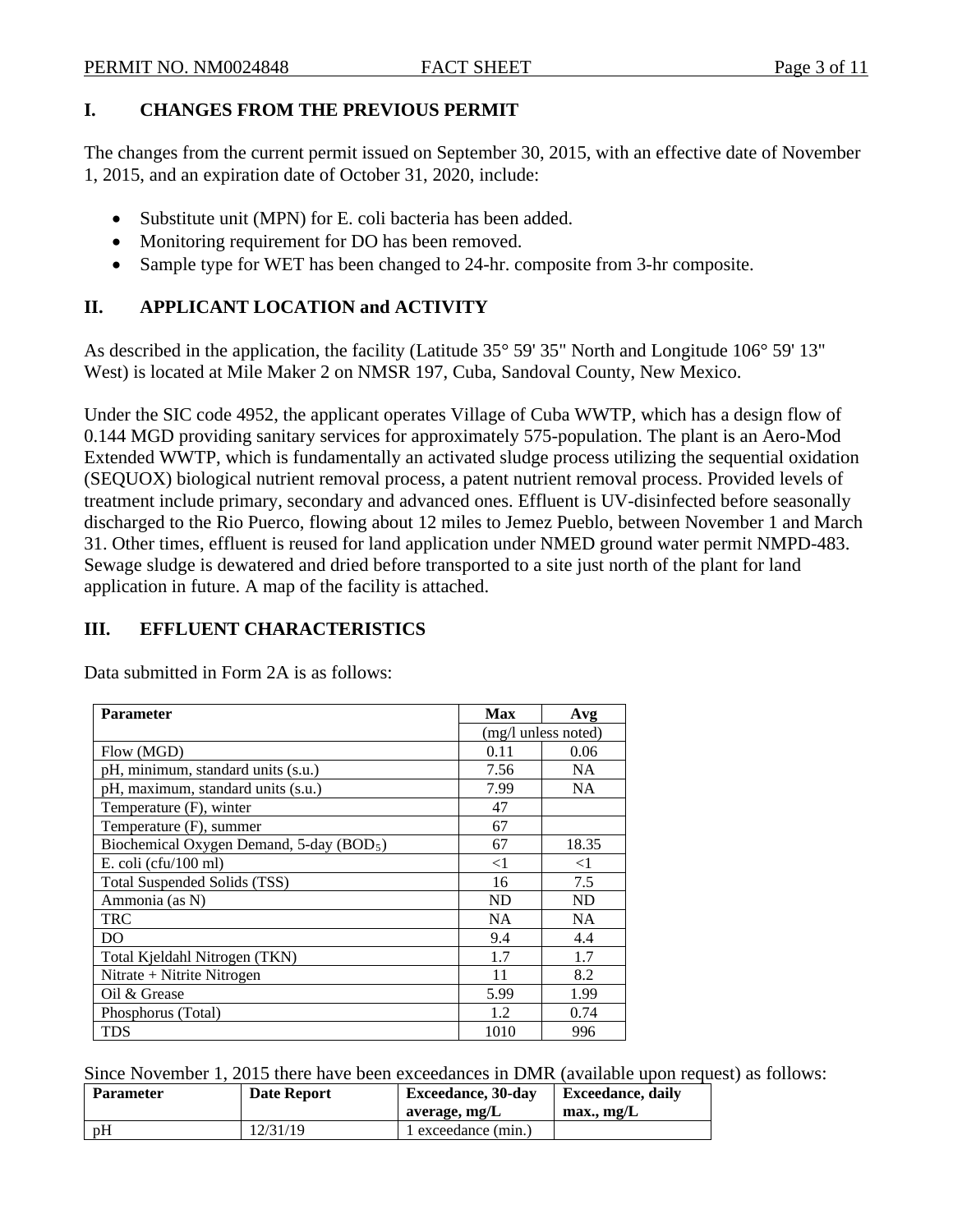| Nitrogen, total   | 12/31/16, 3/31/17        | 2 exceedances | 2 exceedances |
|-------------------|--------------------------|---------------|---------------|
| Ammonia, total    | $12/31/16$ to $11/30/19$ | 6 exceedances | 6 exceedances |
| Phosphorus, total | 11/30/16 to 11/30/19     | 5 exceedances | 5 exceedances |
| E. coli bacteria  | $4/30/16$ , $6/30/17$    | 1 exceedance  | 2 exceedances |
| TSS, % removal    | $10/31/16$ to $11/30/19$ | 5 exceedances |               |

## **IV. REGULATORY AUTHORITY/PERMIT ACTION**

In November 1972, Congress passed the Federal Water Pollution Control Act establishing the NPDES permit program to control water pollution. These amendments established technology-based or end-ofpipe control mechanisms and an interim goal to achieve "water quality which provides for the protection and propagation of fish, shellfish, and wildlife and provides for recreation in and on the water"; more commonly known as the "swimmable, fishable" goal. Further amendments in 1977 of the CWA gave EPA the authority to implement pollution control programs such as setting wastewater standards for industry and established the basic structure for regulating pollutants discharges into the waters of the United States. In addition, it made it unlawful for any person to discharge any pollutant from a point source into navigable waters, unless a permit was obtained under its provisions. Regulations governing the NPDES permit program are generally found at 40 CFR §122 (program requirements & permit conditions), §124 (procedures for decision making), §125 (technology-based standards) and §136 (analytical procedures). Other parts of 40 CFR provide guidance for specific activities and may be used in this document as required.

It is proposed that the permit be reissued for a 5-year term following regulations promulgated at 40 CFR §122.46(a).

## **V. DRAFT PERMIT RATIONALE AND CONDITIONS**

## A. OVERVIEW of TECHNOLOGY-BASED VERSUS WATER QUALITY STANDARDS-BASED EFFLUENT LIMITATIONS AND CONDITIONS

Regulations contained in 40 CFR §122.44 NPDES permit limits are developed that meet the more stringent of either technology-based effluent limitation guidelines, numerical and/or narrative water quality standard-based effluent limits, or the previous permit.

Technology-based effluent limitations are established in the proposed draft permit for TSS and BOD and percent removal for each. Water quality-based effluent limitations are established in the proposed draft permit for E. coli bacteria, pH, TRC, nutrients and total ammonia.

## B. TECHNOLOGY-BASED EFFLUENT LIMITATIONS/CONDITIONS

1. General Comments

Regulations promulgated at 40 CFR §122.44(a) require technology-based effluent limitations to be placed in NPDES permits based on ELGs where applicable, on BPJ in the absence of guidelines, or on a combination of the two. In the absence of promulgated guidelines for the discharge, permit conditions may be established using BPJ procedures. EPA establishes limitations based on the following technology-based controls: BPT, BCT, and BAT. These levels of treatment are: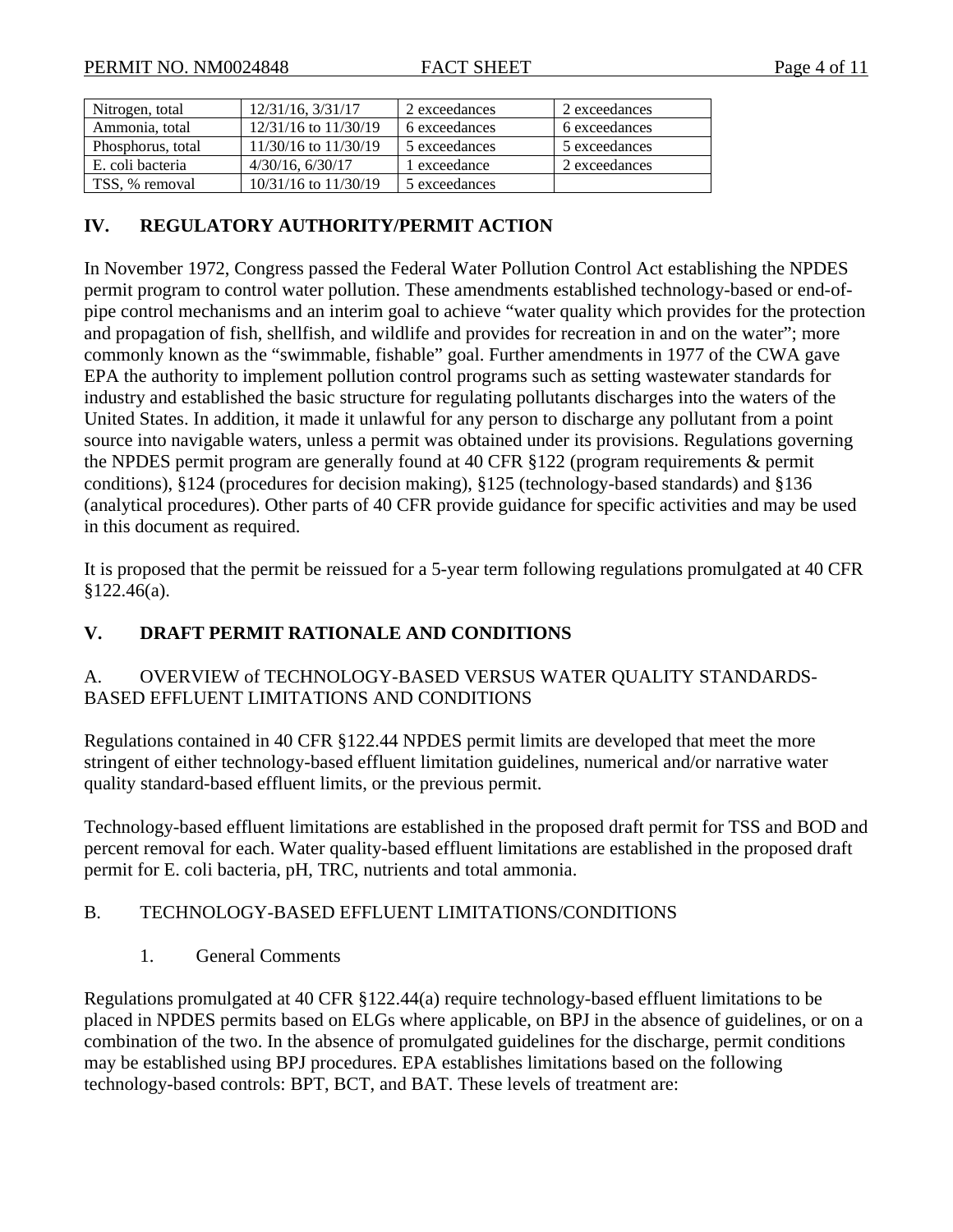BPT - The first level of technology-based standards generally based on the average of the best existing performance facilities within an industrial category or subcategory.

BCT - Technology-based standard for the discharge from existing industrial point sources of conventional pollutants, including BOD5, TSS, *E. coli* bacteria, pH, and O&G.

BAT - The most appropriate means available on a national basis for controlling the direct discharge of toxic and non-conventional pollutants to navigable waters. BAT effluent limits represent the best existing performance of treatment technologies that are economically achievable within an industrial point source category or subcategory.

2. Effluent Limitation Guidelines

The facility is a POTW/POTW-like that has technology-based limits established at 40 CFR Part 133.102, Secondary Treatment Regulation. Pollutants with limits established in this Chapter are BOD5, TSS and pH. BOD5 limits of 30 mg/l for the 30-day average and 45 mg/l for the 7-day average and 85% percent (minimum) removal are found at 40 CFR §133.102(a). TSS limits; also 30 mg/l for the 30-day average and 45 mg/l for the 7-day average, average and 85% percent (minimum) removal are found at 40 CFR §133.102(b). The limit for pH is 6-9 s.u. based on 40 CFR §133.102(c).

Regulations at 40 CFR §122.45(f)(1) require all pollutants limited in permits to have limits expressed in terms of mass such as pounds per day. When determining mass limits for POTWs or similar, the plant's design flow is used to establish the mass load. Mass limits are determined by the following mathematical relationship:

Loading in lbs/day = pollutant concentration in mg/l  $*$  8.345 (lbs)(l)/(mg)(MG)  $*$  design flow in MGD

30-day average BOD/TSS loading = 30 mg/l  $*$  8.345 (lbs)(l)/(mg)(MG)  $*$  0.144 MGD = 36 lbs/day 7-day average BOD/TSS loading = 45 mg/l  $*$  8.345 (lbs)(l)/(mg)(MG)  $*$  0.144 MGD = 54 lbs/day

| <b>Parameter</b>                 | 30-day Avg,<br>lbs/day, unless<br>noted | 7-day Max, lbs/day,<br>unless noted | 30-day Avg,<br>mg/l, unless<br>noted | 7-day Max, mg/l,<br>unless noted |
|----------------------------------|-----------------------------------------|-------------------------------------|--------------------------------------|----------------------------------|
| BOD <sub>5</sub>                 | 36                                      | 54                                  | 30                                   | 45                               |
| $BOD_5$ , % removal <sup>1</sup> | $\geq 85$                               |                                     |                                      |                                  |
| <b>TSS</b>                       | 36                                      | 54                                  | 30                                   | 45                               |
| TSS, % removal                   | $\geq$ 85                               | $- - -$                             |                                      |                                  |
| pH                               | N/A                                     | N/A                                 | $6.0$ to $9.0$ s.u.                  | $6.0$ to 9.0 s.u.                |

A summary of the technology-based limits (same ones previously) for the facility is:

 $1\%$  removal is calculated using the following equation: [(average monthly influent concentration – average monthly effluent concentration)  $\div$  average monthly influent concentration]  $*$  100.

## 3. Pretreatment Regulation

Not applicable

## C. WATER QUALITY BASED LIMITATIONS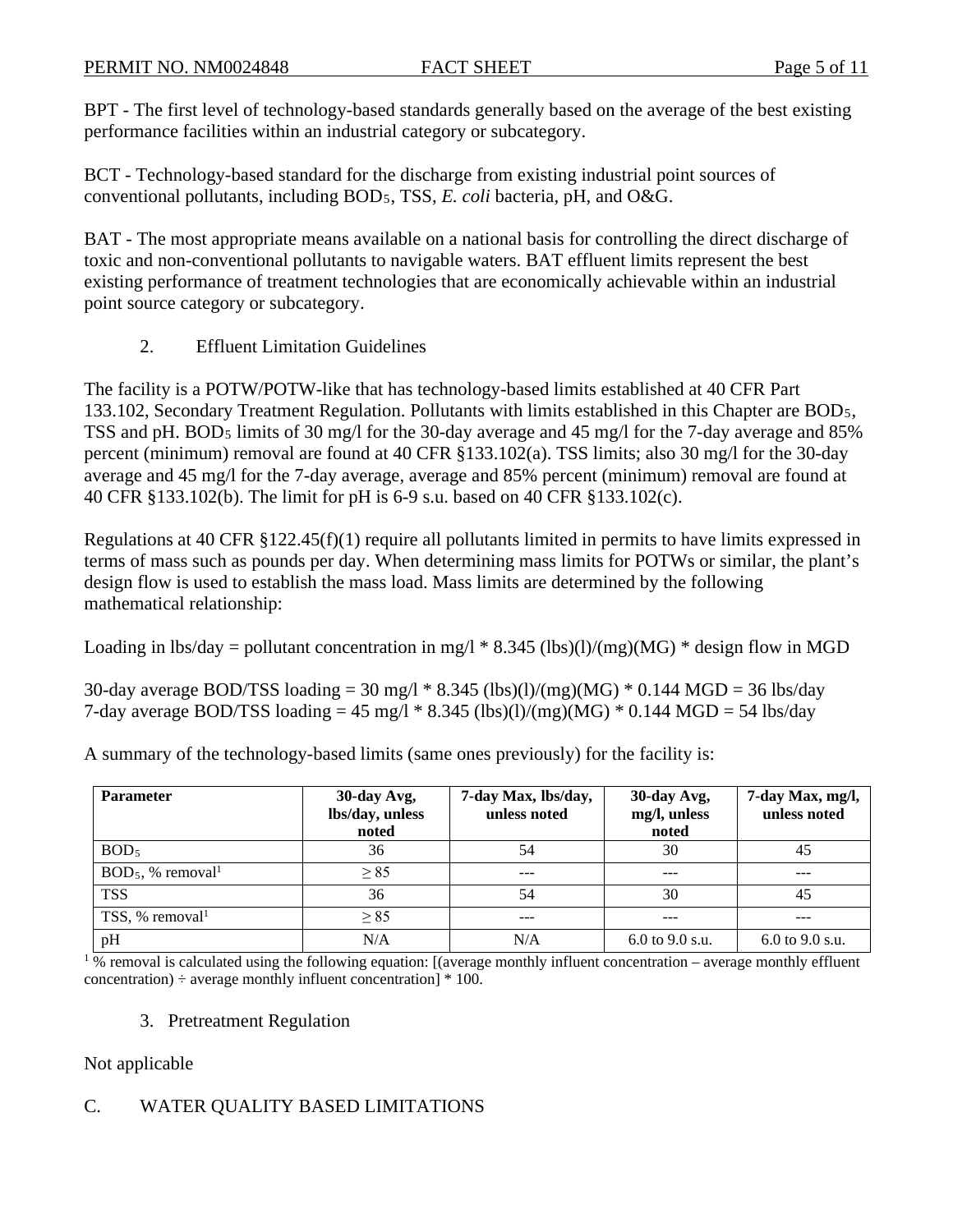#### 1. General Comments

Water quality based requirements are necessary where effluent limits more stringent than technologybased limits are necessary to maintain or achieve federal or state water quality limits. Under Section 301(b)(1)(C) of the CWA, discharges are subject to effluent limitations based on Federal or State/Tribe WQS. Effluent limitations and/or conditions established in the draft permit are in compliance with applicable State/Tribe WQS and applicable State/Tribe water quality management plans to assure that surface WQS of the receiving waters are protected and maintained or attained.

2. Implementation

The NPDES permits contain technology-based effluent limitations reflecting the best controls available. Where these technology-based permit limits do not protect water quality or the designated uses, additional water quality-based effluent limitations and/or conditions are included in the NPDES permits. State/Tribe narrative and numerical water quality standards are used in conjunction with EPA criterion and other available toxicity information to determine the adequacy of technology-based permit limits and the need for additional water quality-based controls.

3. State Water Quality Standards

The general and specific stream standards are provided in NMWQS (20.6.4 NMAC approved on September 12, 2018). The discharge is to Rio Puerco, Rio Grande Basin (Segment 20.6.4.131). The designated uses of the receiving water are warmwater aquatic life, irrigation, livestock watering, wildlife habitat and primary contact.

4. Permit Action - Water Quality-Based Limits

Regulations promulgated at 40 CFR §122.44(d) require limits in addition to, or more stringent than effluent limitation guidelines (technology based). State WQS that are more stringent than effluent limitation guidelines are as follows:

a. pH

For marginal warmwater aquatic life and primary contact, criteria for pH is between 6.6 and 9.0 s.u. pursuant to 20.6.4.900.D and H(6) NMAC.

b. Bacteria

For primary contact, criteria for E. coli bacteria is at 126 cfu (or MPN)/100 ml monthly geometric mean and 410 cfu (or MPN)/100 ml daily maximum pursuant to 20.6.4.900.D NMAC.

c. TRC

For wildlife habitat, criterion for TRC is 11 ug/l pursuant to 20.6.4.900.G NMAC. Effluent is ultraviolet disinfected before discharged; so, this limit is applicable when chlorine is introduced or used the treatment process. If a test result is less than the MQL specified in Part II.A of the permit it can be reported as zero for compliance purpose.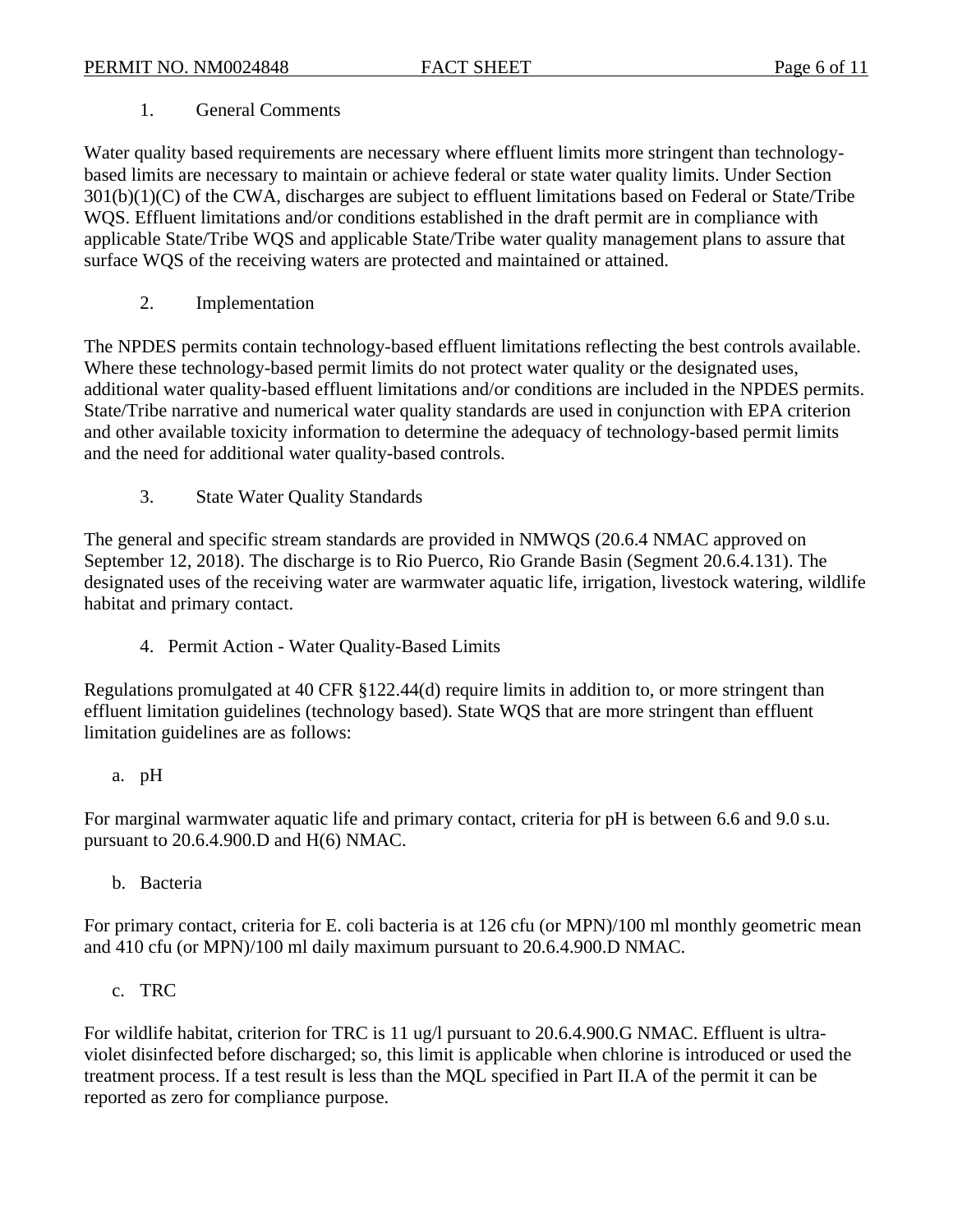## d. Toxics

The CWA in Section 301 (b) requires that effluent limitations for point sources include any limitations necessary to meet water quality standards. Federal regulations found at 40 CFR §122.44 (d) state that if a discharge poses the reasonable potential to cause an in-stream excursion above a water quality criteria, the permit must contain an effluent limit for that pollutant.

All applicable facilities are required to fill out appropriate sections of the Form 2A and 2S, to apply for an NPDES permit or reissuance of an NPDES permit. The new form is applicable not only to POTWs, but also to facilities that are similar to POTWs, but which do not meet the regulatory definition of "publicly owned treatment works" (like private domestics, or similar facilities on Federal property). The forms were designed and promulgated to "make it easier for permit applicants to provide the necessary information with their applications and minimize the need for additional follow-up requests from permitting authorities," per the summary statement in the preamble to the Rule. These forms became effective December 1, 1999, after publication of the final rule on August 4, 1999, Volume 64, Number 149, pages 42433 through 42527 of the FRL.

The facility is a minor POTW/POTW-like, which is not required to submit data for toxic pollutants listed in Tables C and D of Form 2A. No evaluation for the toxic pollutants is performed as a result.

## e. DO

The State of New Mexico WQS criterion applicable to the warm-water aquatic life and warmwater designated use is at least 5 mg/L for dissolved oxygen. As a part of the permitting process, EPA used the LA-QUAL water quality model, which is a steady-state one-dimensional model which assumes complete mixing within each modeled element, to develop permit parameters for the protection of the State of New Mexico surface water WQS for DO (i.e., 5 mg/L). Primarily based on the Village of Cuba Wastewater Treatment Plant's design flow (0.144 MGD) and the critical flow of the receiving water (0.965 cfs), various BOD5 factors including BOD5 Secondary Treatment Standards were considered and simulated to achieve the DO criterion. A complete characterization of Rio Puerco receiving stream (i.e., water quality and hydrodynamic data) was not available. Where data were not available, estimates and assumptions are made. The following is a summary of model inputs.

The Village of Cuba Wastewater Treatment Plant's design flow is 0.0063 m3/sec (0.144 MGD). The discharge location provided in the permit application is located at Latitude 35° 59' 35" N (35.993), and Longitude 106° 59′ 13″ W (-106.987). Other effluent parameters provided in the permittee's application and applied in the model include Ammonia (Avg: 1 mg/L), DO (Avg: 4.4 mg/L) and effluent temperature (90F).

NMED provided the following information. The critical low flow of Rio Puerco receiving stream is approximately 0.0273 m3/sec (0.965 ft3/sec). Other parameters applied in the model include ambient temperature (12.45 C). Ammonia (Avg: 0.1 mg/L), DO (Avg: 5 mg/L), Nitrate plus Nitrite Nitrogen (Avg: 0.1mg/L) and Ambient E. Coli of 18 CFU/100ml, and the receiving stream average depth of 1 foot (0.33 meters) were assumed since no data available.

EPA used the EPA's Environmental Justice Screening and Mapping Tool (Version 2019) to estimate the average elevation of the study area and average width of Rio Puerco receiving stream. The average elevation is approximately 2105.56 meter (6908 feet). The average width of Rio Puerco receiving stream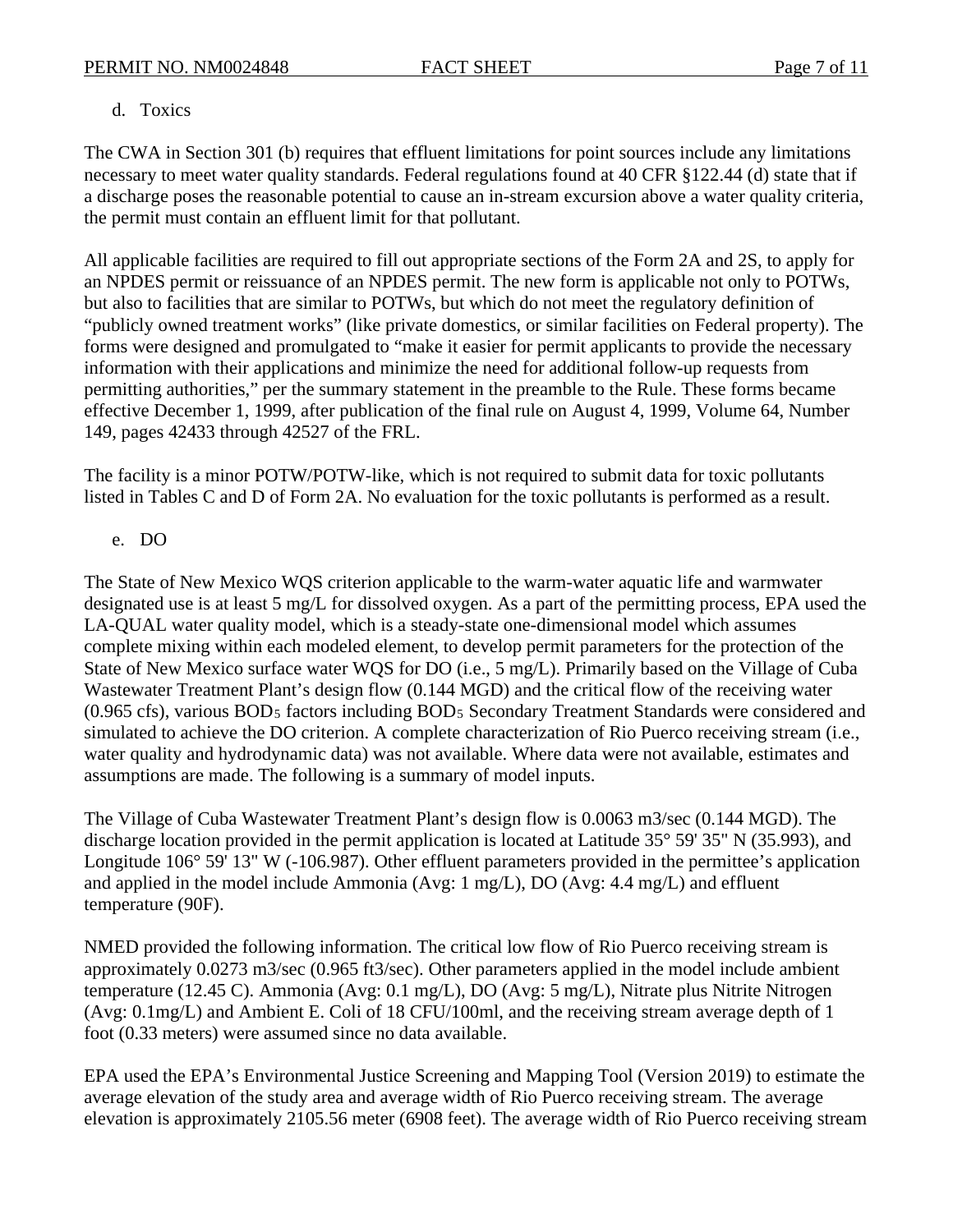is approximately 3 meters (12 ft). And, the studied Rio Puerco segment length is approximately 13.62 kilometers (8.46 miles).

The model results show no excursion of the receiving stream DO standard of 5 mg/L when the BOD<sub>5</sub> limits of 30 mg/l for monthly average and 45 mg/l for 7-day maxima were applied (see graph with 30/45 mg/L BOD5 in Appendix 1; other detail information is available upon request).

The model results are based on the assumptions and default values as explained and presented above. Should these conditions change, the model should be updated to provide a more accurate assessment of the water quality within the receiving water body. At this time, the technology-based BOD<sub>5</sub> limits are protective of the DO for this water segment. DO limitation is not warranted; EPA removes the previous required monitoring of DO in this draft permit. DO will be evaluated again in the next permit renewal if applicable.

## D. MONITORING FREQUENCY FOR LIMITED/MONITORED PARAMETERS

Regulations require permits to establish monitoring requirements to yield data representative of the monitored activity, 40 CFR §122.48(b), and to assure compliance with permit limitations, 40 CFR §122.44(i)(1). EPA established the monitoring frequency based on Table 9 (page 34 of the NMIP) for design flow between 0.1 and 0.5 MGD and history compliance.

| <b>Parameter</b> | <b>Frequency</b> | <b>Sample Type</b>     |
|------------------|------------------|------------------------|
| Flow             | Daily            | <b>Totalized Meter</b> |
| pH               | $5$ /week        | Instantaneous Grab     |
| $BOD5$ , TSS     | 2/month          | Grab                   |
| % Removal        | Monthly          | Calculation            |
| <b>TRC</b>       | Daily*           | Instantaneous Grab     |
| E. coli Bacteria | 2/month          | Grab                   |
| Nutrients, total | $1$ /week        | 3-hour Composite       |
| ammonia          |                  |                        |

\* TRC shall be measured during periods when chlorine is used as either backup bacteria control or when disinfection of plant treatment equipment is required.

## E. WHOLE EFFLUENT TOXICITY

Procedures for implementing WET terms and conditions in NPDES permits are contained in the NMIP. Table 11 (page 42) of the NMIP outlines the type of WET testing for different types of discharges. The NMIP directs the WET testing requirement for this permit to be a 7-day chronic test using *Ceriodaphnia dubia* and *Pimephales promelas,* once per year with a critical dilution of 19%. During the previous permit cycle, there was no toxicity exhibited by any of the yearly chronic tests conducted. The requirement to monitor and report will continue in this renewed permit.

The proposed permit requires five (5) dilutions in addition to the control (0% effluent) to be used in the toxicity tests based on a 0.75 dilution series. These additional effluent concentrations must be 8%, 11%, 14%, 19%, and 25%. The low-flow effluent concentration (critical low-flow dilution) is defined as 19% effluent. The permittee shall limit and monitor discharge(s) as specified below: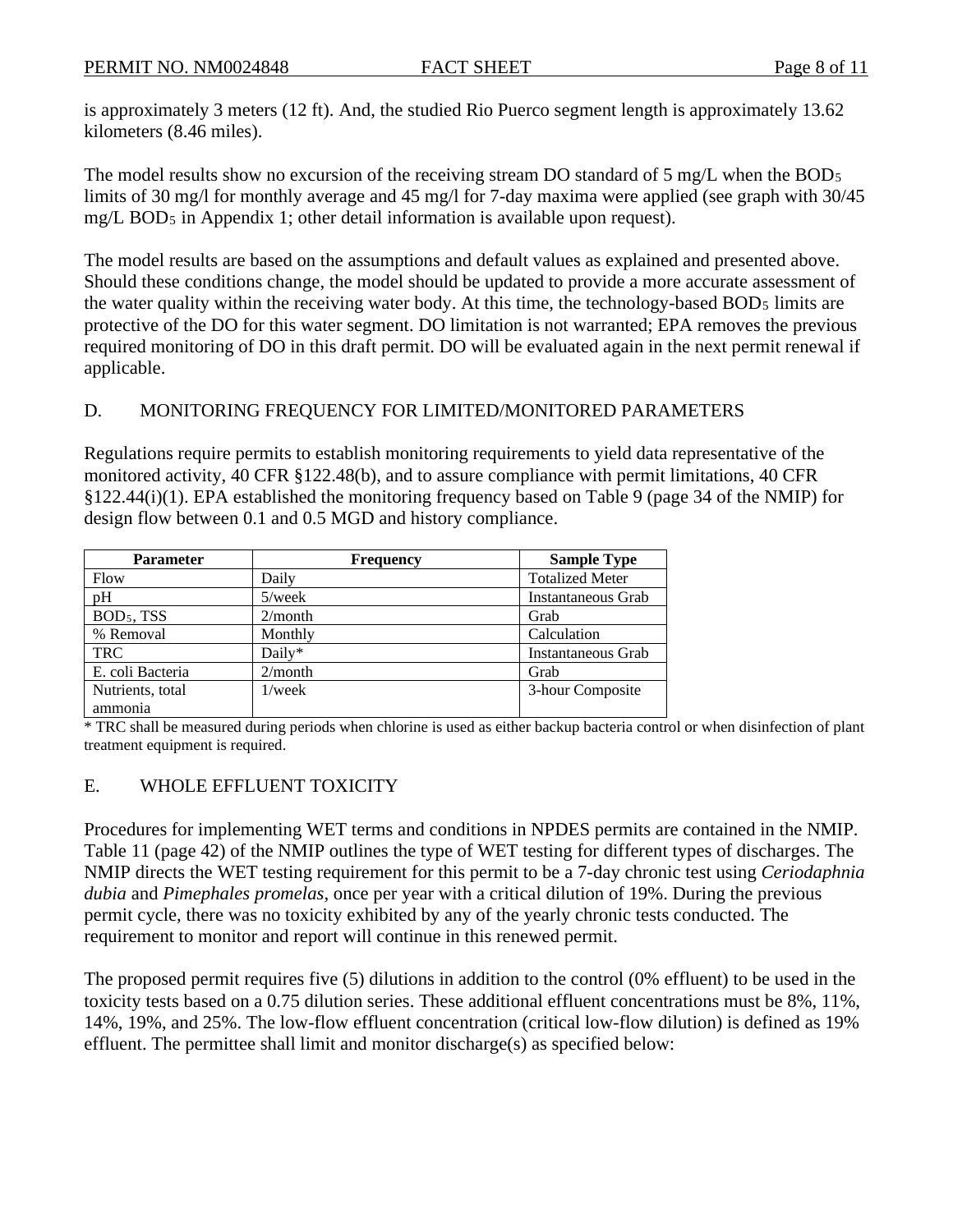| WHOLE EFFLUENT TOXICITY<br>(7-Day Chronic Static Renewal/ NOEC)* | <b>VALUE</b> | <b>MEASUREMENT</b><br><b>FREQUENCY</b> | <b>SAMPLE TYPE</b> |
|------------------------------------------------------------------|--------------|----------------------------------------|--------------------|
| Ceriodaphnia dubia                                               | Report       | Once/Year                              | 24-Hr Composite    |
| Pimephales promelas                                              | Report       | Once/Year                              | 24-Hr Composite    |

\*Monitoring and reporting requirements begin on the effective date of this permit. See Part II of the permit for WET testing requirements and limitation conditions. Grab samples are allowed per method, if needed.

## **VI. TMDL REQUIREMENTS**

The receiving water segment 20.6.4.131 NMAC Rio Puerco (Arroyo Chijuilla to northern boundary Cuba) has been listed in 303(d) List. Warmwater aquatic life is not supporting; the water segment is impaired with nutrients and total ammonia. Dissolved aluminum TMDL was withdrawn in 2018. The same 2007 TMDLs were used in the previous permit. Therefore, limits for nutrients and total ammonia are retained in this permit draft. The permit has a standard reopener clause that would allow the permit to be changed if at a later date additional requirements on new or revised TMDLs are completed.

## **VII. ANTIDEGRADATION**

The NMAC, Section 20.6.4.8 "Antidegradation Policy and Implementation Plan" sets forth the requirements to protect designated uses through implementation of the State water quality standards. The limitations and monitoring requirements set forth in the draft permit are developed from the Tribe/State water quality standards and are protective of those designated uses. Furthermore, the policy sets forth the intent to protect the existing quality of those waters, whose quality exceeds their designated use. The permit requirements and the limits are protective of the receiving water, which is protective of the designated uses of that water, NMAC Section 20.6.4.8.A.2.

## **VIII. ANTIBACKSLIDING**

The proposed permit is consistent with the requirements to meet Antibacksliding provisions of the Clean Water Act, Section 402(o) and 40 CFR 122.44(1)(2)(i)(B), which state in part that interim or final effluent limitations must be as stringent as those in the previous permit, unless information is available which was not available at the time of permit issuance. No draft permit condition is less stringent than the previous one.

## **IX. ENDANGERED SPECIES CONSIDERATIONS**

According to a report updated on April 5, 2021 for Sandoval County, NM obtained from http://ecos.fws.gov/ipac, there are six endangered (E) and threatened (T) species: New Mexico Meadow Jumping Mouse (E), Mexican Spotted Owl (T), Southern Willow Flycatcher (E), Yellow-billed Cuckoo (T), Jemez Mountains Salamander (E) and Rio Grande Silvery Minnow (E). All species were listed in the previous permit with determination of "no effect". According to the report, there are no critical habitats for all the species downstream from the discharging facility.

In accordance with requirements under section  $7(a)(2)$  of the Endangered Species Act, EPA has reviewed this permit for its effect on listed threatened and endangered species and designated critical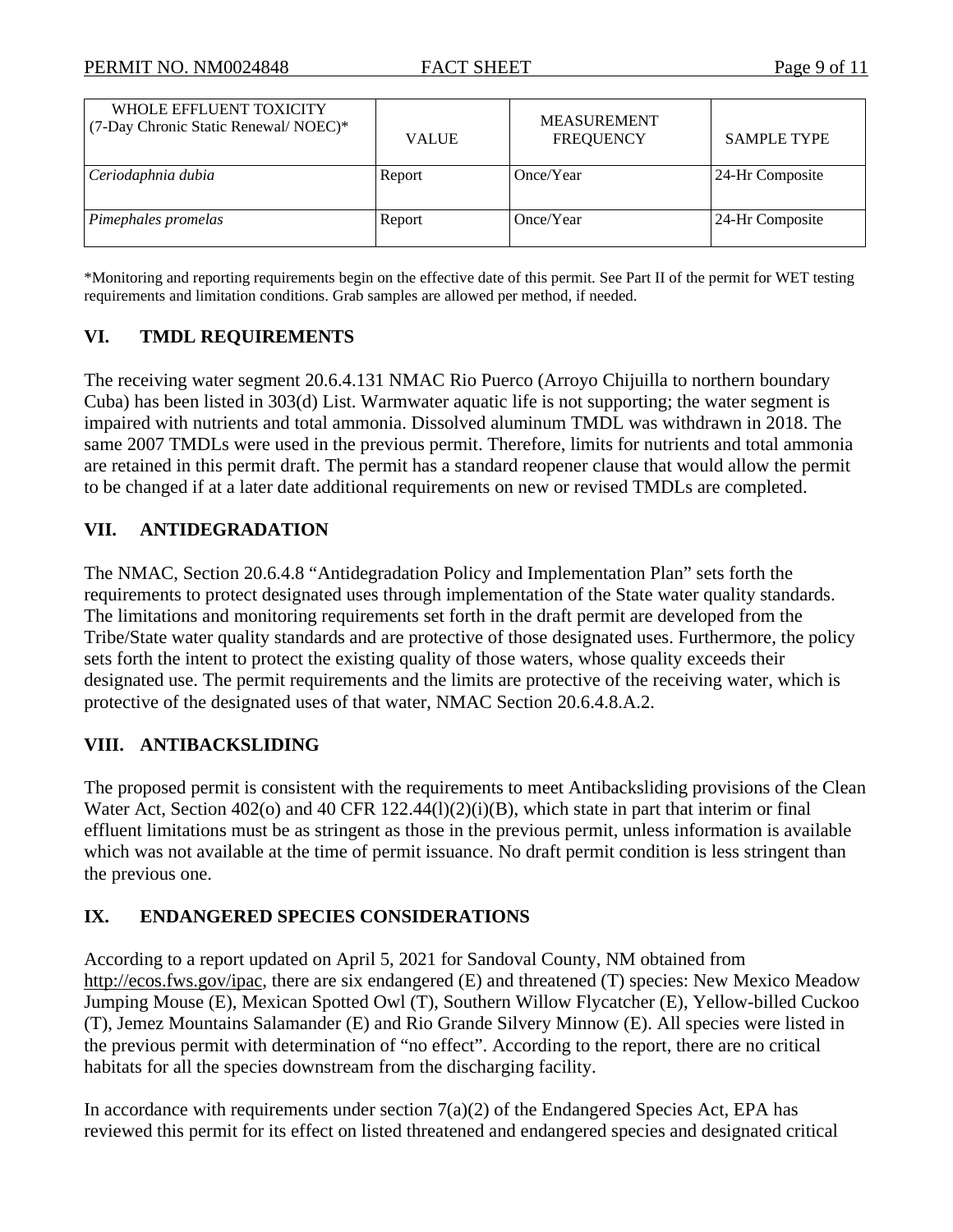habitat. The scope of the Federal Action is limited to the effects of authorizing the discharge and does not include the permittee's decision to cease discharging. After review, EPA has determined that the reissuance of this permit will have "no effect" on listed threatened and endangered species nor will adversely modify designated critical habitat. EPA makes this determination based on the following:

- 1. EPA has received no additional information since the previous permit issuance which would lead to revision of its determinations.
- 2. The draft permit is consistent with the States WQS and does not increase pollutant loadings.
- 3. EPA determines that Items 1, thru 2 result in no change to the environmental baseline established by the previous permit, therefore, EPA concludes that reissuance of this permit will have "no effect" on listed species and designated critical habitat.

## **X. HISTORICAL and ARCHEOLOGICAL PRESERVATION CONSIDERATIONS**

The reissuance of the permit should have no impact on historical and/or archeological sites since no new construction activities are planned in the reissuance.

## **XI. PERMIT REOPENER**

The permit may be reopened and modified during the life of the permit if NMWQS are promulgated or revised. In addition, if the State develops a TMDL, this permit may be reopened to establish effluent limitations for the parameter(s) to be consistent with that TMDL. Modification of the permit is subject to the provisions of 40 CFR §124.5.

## **XII. VARIANCE REQUESTS**

None

## **XIII. CERTIFICATION**

The permit is in the process of certification by the State Agency following regulations promulgated at 40 CFR 124.53. A draft permit and draft public notice will be sent to the District Engineer of COE, to the Regional Director of FWS and to the National Marine Fisheries Service prior to the publication of that notice.

## **XIV. FINAL DETERMINATION**

The public notice describes the procedures for the formulation of final determinations.

## **XV. ADMINISTRATIVE RECORD**

The following information was used to develop the draft permit:

## A. APPLICATION(s)